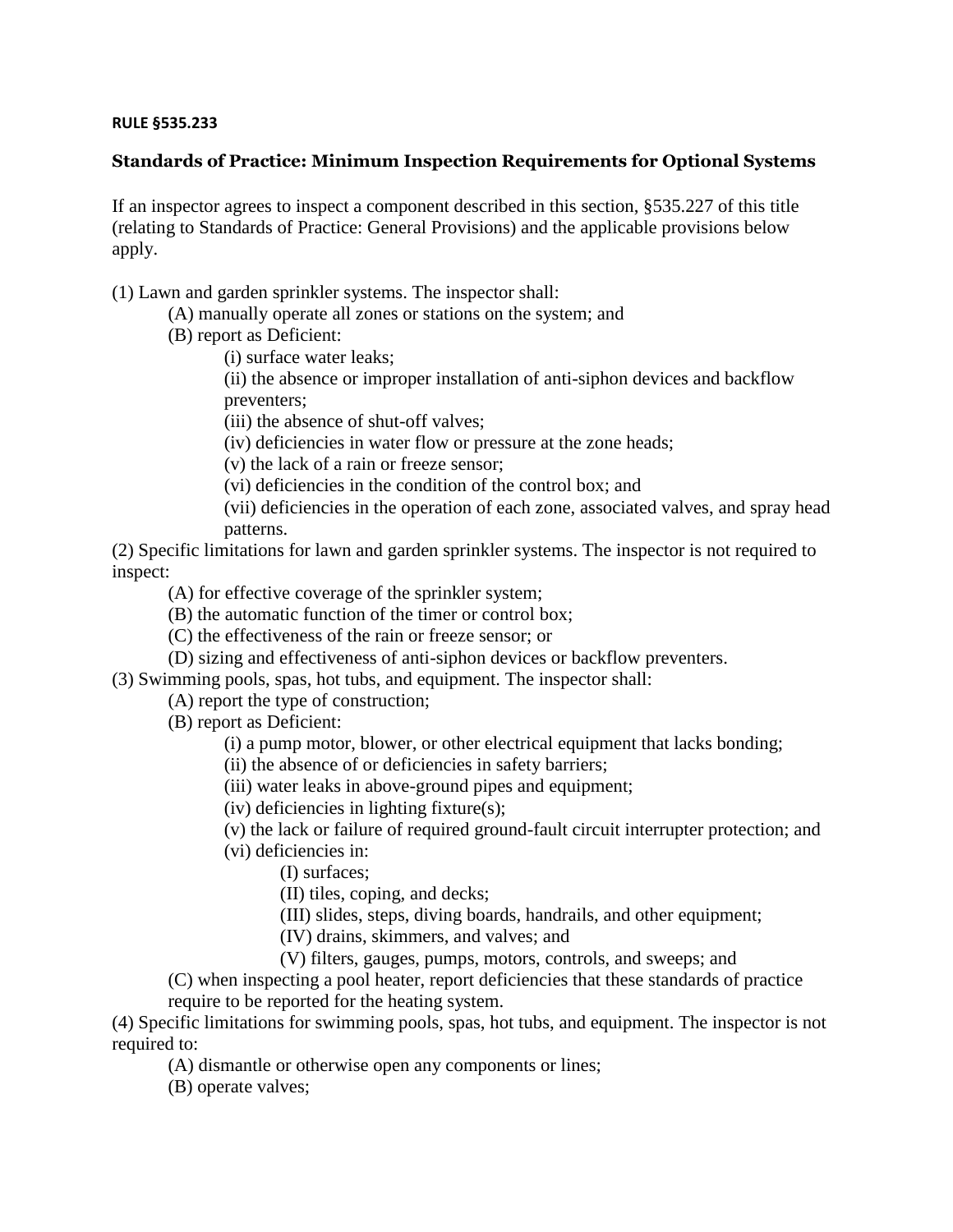(C) uncover or excavate any lines or concealed components of the system or determine the presence of sub-surface leaks;

(D) fill the pool, spa, or hot tub with water;

(E) inspect any system that has been winterized, shut down, or otherwise secured;

(F) determine the presence of sub-surface water tables; or

(G) inspect ancillary equipment such as computer controls, covers, chlorinators or other chemical dispensers, or water ionization devices or conditioners other than required by this section.

(5) Outbuildings. The inspector shall report as Deficient:

(A) the lack of ground-fault circuit interrupter protection in grade-level portions of unfinished accessory buildings used for storage or work areas, boathouses, and boat hoists; and

(B) deficiencies in the structural, electrical, plumbing, heating, ventilation, and cooling systems that these standards of practice require to be reported for the principal structure.

(6) Outdoor cooking equipment. The inspector shall: (A) inspect the built-in equipment; and

(B) report the energy source; and

(C) report as Deficient:

(i) inoperative unit(s);

(ii) a unit or pedestal that is not stable;

(iii) gas leaks; and

(iv) deficiencies in:

(I) operation;

(II) control knobs, handles, burner bars, grills, the box, the rotisserie (if present), and heat diffusion material;

(III) gas shut-off valve(s) and location(s); and

- (IV) gas connector materials and connections.
- (7) Gas supply systems. The inspector shall:

(A) test gas lines using a local or an industry-accepted procedure; and

(B) report as Deficient:

(i) leaks; and

(ii) deficiencies in the condition and type of gas piping, fittings, and valves.

(8) Specific limitation for gas lines. The inspector is not required to inspect sacrificial anode bonding or for its existence.

(9) Private water wells. The inspector shall:

(A) operate at least two fixtures simultaneously;

(B) recommend or arrange to have performed water quality or potability testing;

(C) report:

(i) the type of pump and storage equipment; and

(ii) the proximity of any known septic system; and

(D) report as Deficient deficiencies in:

(i) water pressure and flow and operation of pressure switches;

(ii) the condition of visible and accessible equipment and components; and

(iii) the well head, including improper site drainage and clearances.

(10) Specific limitations for private water wells. The inspector is not required to: